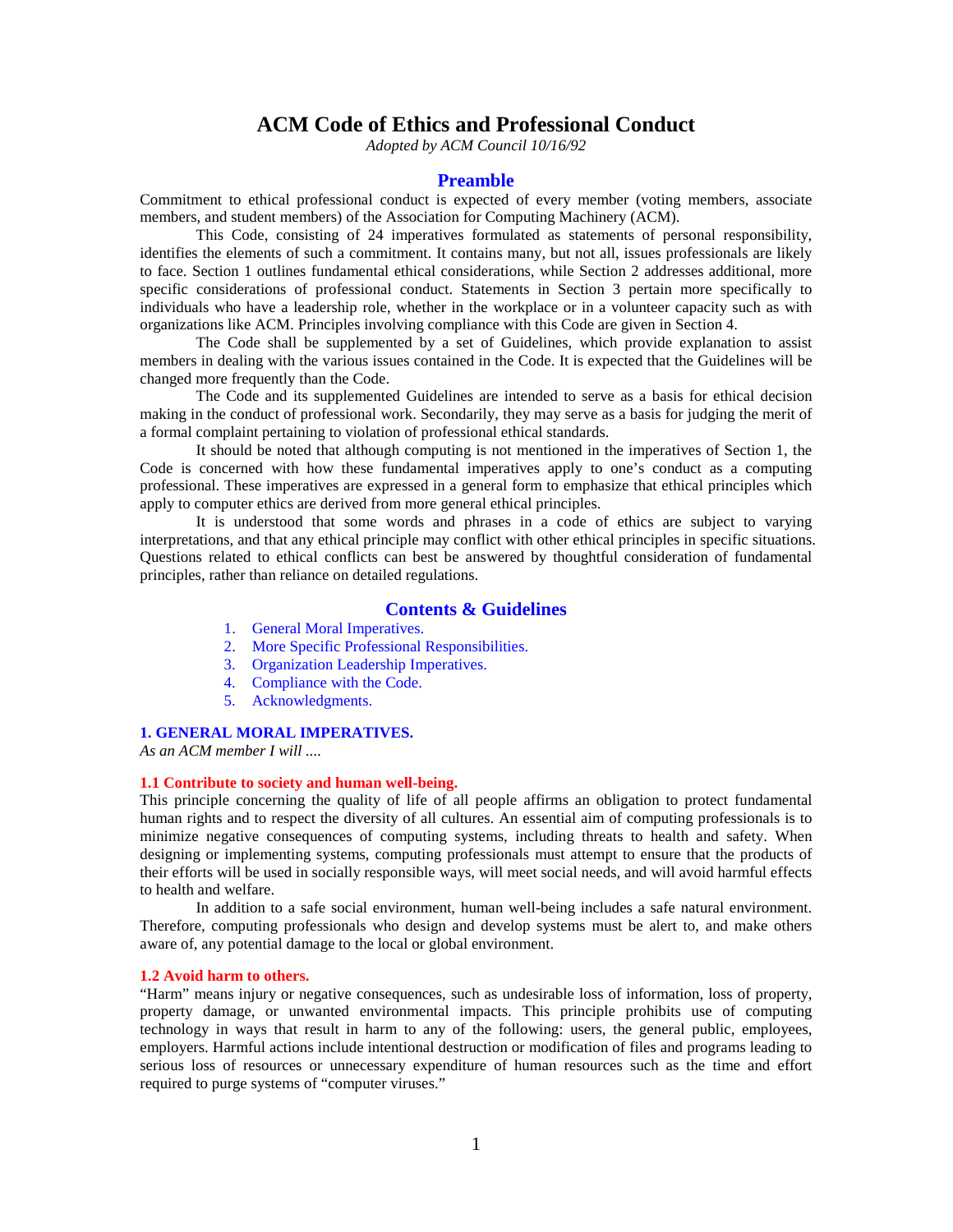Well-intended actions, including those that accomplish assigned duties, may lead to harm unexpectedly. In such an event the responsible person or persons are obligated to undo or mitigate the negative consequences as much as possible. One way to avoid unintentional harm is to carefully consider potential impacts on all those affected by decisions made during design and implementation.

To minimize the possibility of indirectly harming others, computing professionals must minimize malfunctions by following generally accepted standards for system design and testing. Furthermore, it is often necessary to assess the social consequences of systems to project the likelihood of any serious harm to others. If system features are misrepresented to users, coworkers, or supervisors, the individual computing professional is responsible for any resulting injury.

In the work environment the computing professional has the additional obligation to report any signs of system dangers that might result in serious personal or social damage. If one's superiors do not act to curtail or mitigate such dangers, it may be necessary to "blow the whistle" to help correct the problem or reduce the risk. However, capricious or misguided reporting of violations can, itself, be harmful. Before reporting violations, all relevant aspects of the incident must be thoroughly assessed. In particular, the assessment of risk and responsibility must be credible. It is suggested that advice be sought from other computing professionals. See principle 2.5 regarding thorough evaluations.

#### **1.3 Be honest and trustworthy.**

Honesty is an essential component of trust. Without trust an organization cannot function effectively. The honest computing professional will not make deliberately false or deceptive claims about a system or system design, but will instead provide full disclosure of all pertinent system limitations and problems.

A computer professional has a duty to be honest about his or her own qualifications, and about any circumstances that might lead to conflicts of interest.

Membership in volunteer organizations such as ACM may at times place individuals in situations where their statements or actions could be interpreted as carrying the "weight" of a larger group of professionals. An ACM member will exercise care to not misrepresent ACM or positions and policies of ACM or any ACM units.

#### **1.4 Be fair and take action not to discriminate.**

The values of equality, tolerance, respect for others, and the principles of equal justice govern this imperative. Discrimination on the basis of race, sex, religion, age, disability, national origin, or other such factors is an explicit violation of ACM policy and will not be tolerated.

Inequities between different groups of people may result from the use or misuse of information and technology. In a fair society, all individuals would have equal opportunity to participate in, or benefit from, the use of computer resources regardless of race, sex, religion, age, disability, national origin or other such similar factors. However, these ideals do not justify unauthorized use of computer resources nor do they provide an adequate basis for violation of any other ethical imperatives of this code.

# **1.5 Honor property rights including copyrights and patent.**

Violation of copyrights, patents, trade secrets and the terms of license agreements is prohibited by law in most circumstances. Even when software is not so protected, such violations are contrary to professional behavior. Copies of software should be made only with proper authorization. Unauthorized duplication of materials must not be condoned.

#### **1.6 Give proper credit for intellectual property.**

Computing professionals are obligated to protect the integrity of intellectual property. Specifically, one must not take credit for other's ideas or work, even in cases where the work has not been explicitly protected by copyright, patent, etc.

#### **1.7 Respect the privacy of others.**

Computing and communication technology enables the collection and exchange of personal information on a scale unprecedented in the history of civilization. Thus there is increased potential for violating the privacy of individuals and groups. It is the responsibility of professionals to maintain the privacy and integrity of data describing individuals. This includes taking precautions to ensure the accuracy of data, as well as protecting it from unauthorized access or accidental disclosure to inappropriate individuals. Furthermore, procedures must be established to allow individuals to review their records and correct inaccuracies.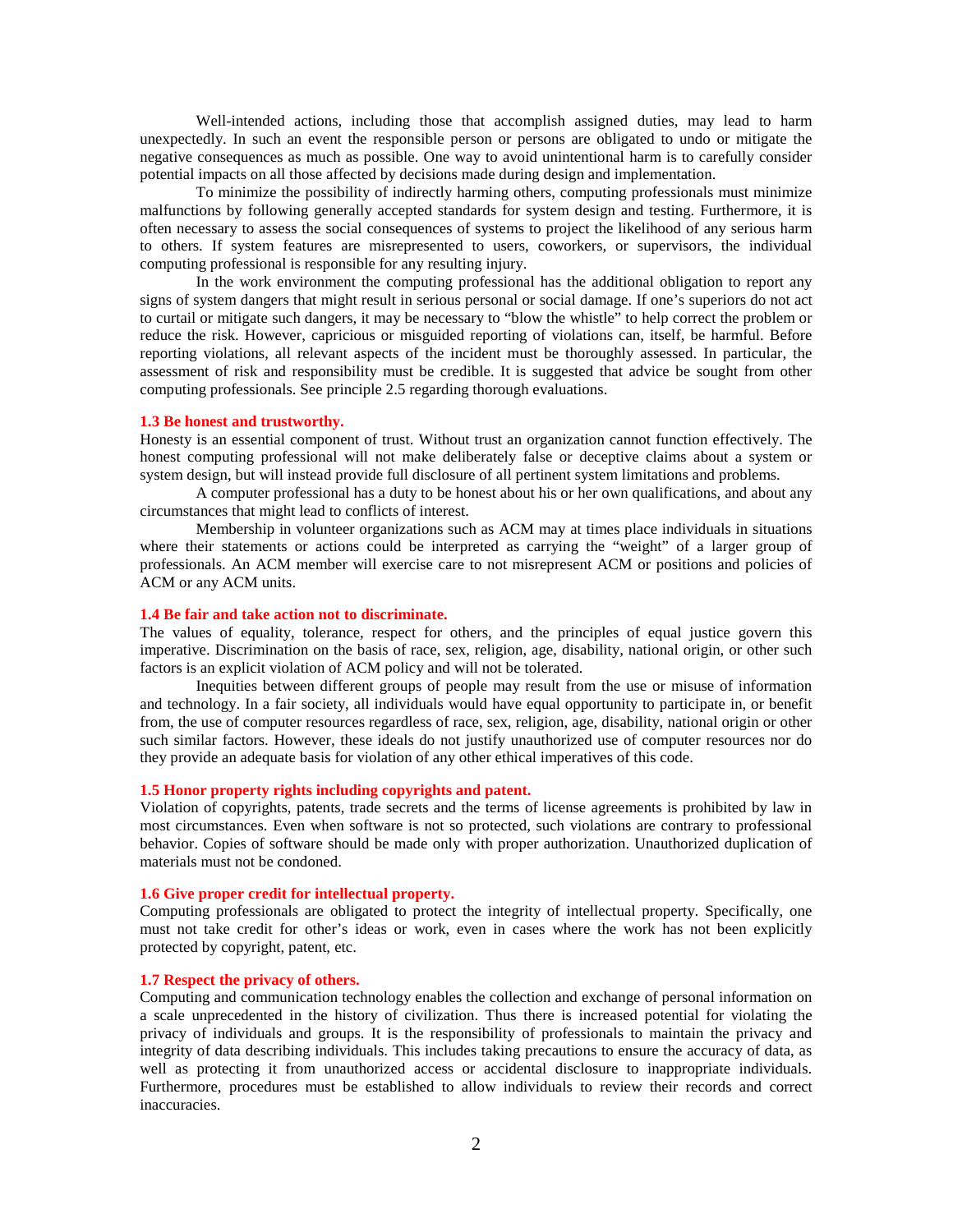This imperative implies that only the necessary amount of personal information be collected in a system, that retention and disposal periods for that information be clearly defined and enforced, and that personal information gathered for a specific purpose not be used for other purposes without consent of the individual(s). These principles apply to electronic communications, including electronic mail, and prohibit procedures that capture or monitor electronic user data, including messages, without the permission of users or bona fide authorization related to system operation and maintenance. User data observed during the normal duties of system operation and maintenance must be treated with strictest confidentiality, except in cases where it is evidence for the violation of law, organizational regulations, or this Code. In these cases, the nature or contents of that information must be disclosed only to proper authorities.

#### **1.8 Honor confidentiality.**

The principle of honesty extends to issues of confidentiality of information whenever one has made an explicit promise to honor confidentiality or, implicitly, when private information not directly related to the performance of one's duties becomes available. The ethical concern is to respect all obligations of confidentiality to employers, clients, and users unless discharged from such obligations by requirements of the law or other principles of this Code.

#### **2. MORE SPECIFIC PROFESSIONAL RESPONSIBILITIES.**

*As an ACM computing professional I will ....*

## **2.1 Strive to achieve the highest quality, effectiveness and dignity in both the process and products of professional work.**

Excellence is perhaps the most important obligation of a professional. The computing professional must strive to achieve quality and to be cognizant of the serious negative consequences that may result from poor quality in a system.

#### **2.2 Acquire and maintain professional competence.**

Excellence depends on individuals who take responsibility for acquiring and maintaining professional competence. A professional must participate in setting standards for appropriate levels of competence, and strive to achieve those standards. Upgrading technical knowledge and competence can be achieved in several ways: doing independent study; attending seminars, conferences, or courses; and being involved in professional organizations.

#### **2.3 Know and respect existing laws pertaining to professional work.**

ACM members must obey existing local, state, province, national, and international laws unless there is a compelling ethical basis not to do so. Policies and procedures of the organizations in which one participates must also be obeyed. But compliance must be balanced with the recognition that sometimes existing laws and rules may be immoral or inappropriate and, therefore, must be challenged. Violation of a law or regulation may be ethical when that law or rule has inadequate moral basis or when it conflicts with another law judged to be more important. If one decides to violate a law or rule because it is viewed as unethical, or for any other reason, one must fully accept responsibility for one's actions and for the consequences.

### **2.4 Accept and provide appropriate professional review.**

Quality professional work, especially in the computing profession, depends on professional reviewing and critiquing. Whenever appropriate, individual members should seek and utilize peer review as well as provide critical review of the work of others.

## **2.5 Give comprehensive and thorough evaluations of computer systems and their impacts, including analysis of possible risks.**

Computer professionals must strive to be perceptive, thorough, and objective when evaluating, recommending, and presenting system descriptions and alternatives. Computer professionals are in a position of special trust, and therefore have a special responsibility to provide objective, credible evaluations to employers, clients, users, and the public. When providing evaluations the professional must also identify any relevant conflicts of interest, as stated in imperative 1.3.

As noted in the discussion of principle 1.2 on avoiding harm, any signs of danger from systems must be reported to those who have opportunity and/or responsibility to resolve them. See the guidelines for imperative 1.2 for more details concerning harm, including the reporting of professional violations.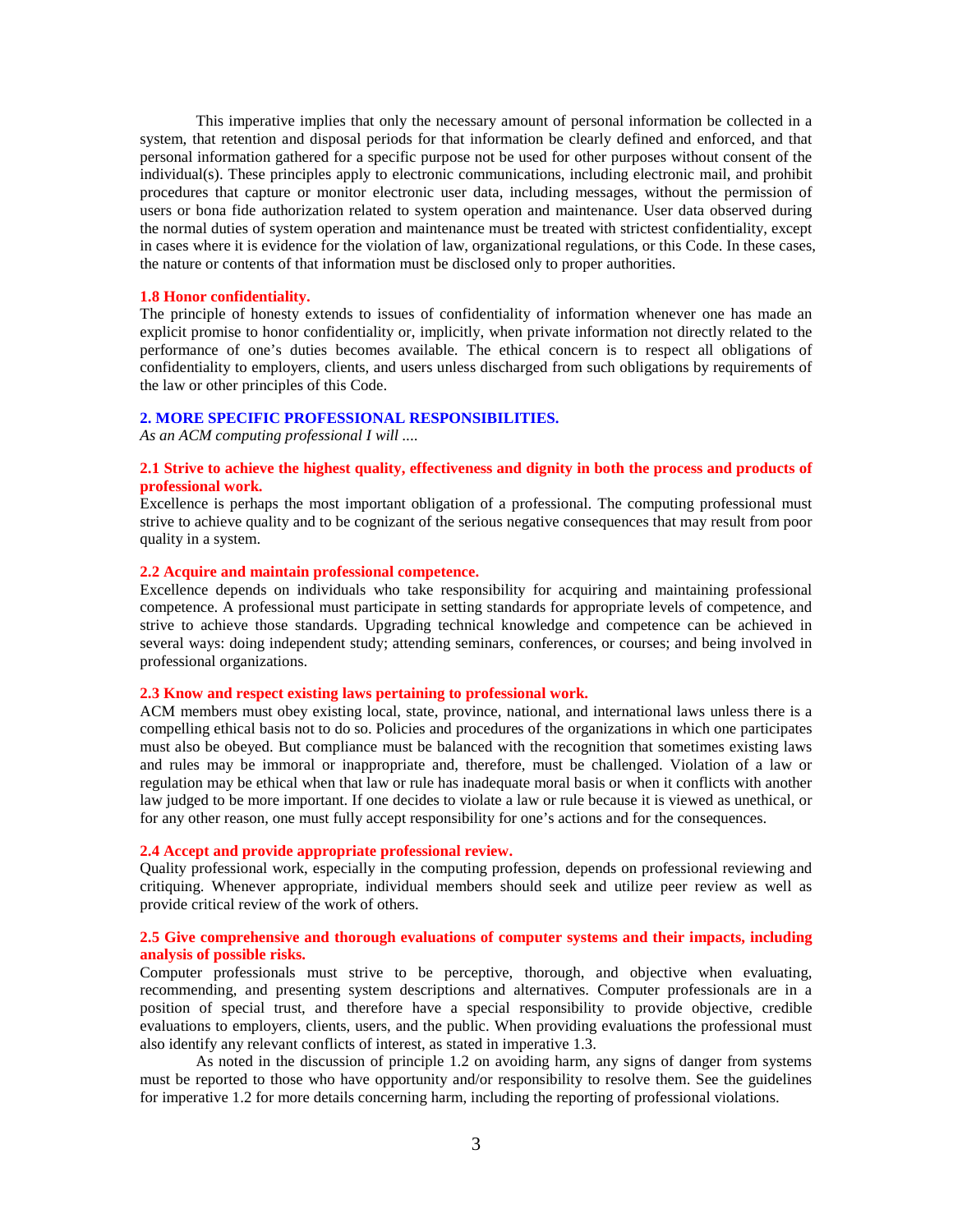#### **2.6 Honor contracts, agreements, and assigned responsibilities.**

Honoring one's commitments is a matter of integrity and honesty. For the computer professional this includes ensuring that system elements perform as intended. Also, when one contracts for work with another party, one has an obligation to keep that party properly informed about progress toward completing that work.

A computing professional has a responsibility to request a change in any assignment that he or she feels cannot be completed as defined. Only after serious consideration and with full disclosure of risks and concerns to the employer or client, should one accept the assignment. The major underlying principle here is the obligation to accept personal accountability for professional work. On some occasions other ethical principles may take greater priority.

A judgment that a specific assignment should not be performed may not be accepted. Having clearly identified one's concerns and reasons for that judgment, but failing to procure a change in that assignment, one may yet be obligated, by contract or by law, to proceed as directed. The computing professional's ethical judgment should be the final guide in deciding whether or not to proceed. Regardless of the decision, one must accept the responsibility for the consequences.

However, performing assignments "against one's own judgment" does not relieve the professional of responsibility for any negative consequences.

#### **2.7 Improve public understanding of computing and its consequences.**

Computing professionals have a responsibility to share technical knowledge with the public by encouraging understanding of computing, including the impacts of computer systems and their limitations. This imperative implies an obligation to counter any false views related to computing.

## **2.8 Access computing and communication resources only when authorized to do so.**

Theft or destruction of tangible and electronic property is prohibited by imperative 1.2 – "Avoid harm to others." Trespassing and unauthorized use of a computer or communication system is addressed by this imperative. Trespassing includes accessing communication networks and computer systems, or accounts and/or files associated with those systems, without explicit authorization to do so. Individuals and organizations have the right to restrict access to their systems so long as they do not violate the discrimination principle (see 1.4). No one should enter or use another's computer system, software, or data files without permission. One must always have appropriate approval before using system resources, including communication ports, file space, other system peripherals, and computer time.

#### **3. ORGANIZATIONAL LEADERSHIP IMPERATIVES.**

*As an ACM member and an organizational leader, I will ....*

**BACKGROUND NOTE:** This section draws extensively from the draft IFIP Code of Ethics, especially its sections on organizational ethics and international concerns. The ethical obligations of organizations tend to be neglected in most codes of professional conduct, perhaps because these codes are written from the perspective of the individual member. This dilemma is addressed by stating these imperatives from the perspective of the organizational leader. In this context "leader" is viewed as any organizational member who has leadership or educational responsibilities. These imperatives generally may apply to organizations as well as their leaders. In this context "organizations" are corporations, government agencies, and other "employers," as well as volunteer professional organizations.

## **3.1 Articulate social responsibilities of members of an organizational unit and encourage full acceptance of those responsibilities.**

Because organizations of all kinds have impacts on the public, they must accept responsibilities to society. Organizational procedures and attitudes oriented toward quality and the welfare of society will reduce harm to members of the public, thereby serving public interest and fulfilling social responsibility. Therefore, organizational leaders must encourage full participation in meeting social responsibilities as well as quality performance.

## **3.2 Manage personnel and resources to design and build information systems that enhance the quality of working life.**

Organizational leaders are responsible for ensuring that computer systems enhance, not degrade, the quality of working life. When implementing a computer system, organizations must consider the personal and